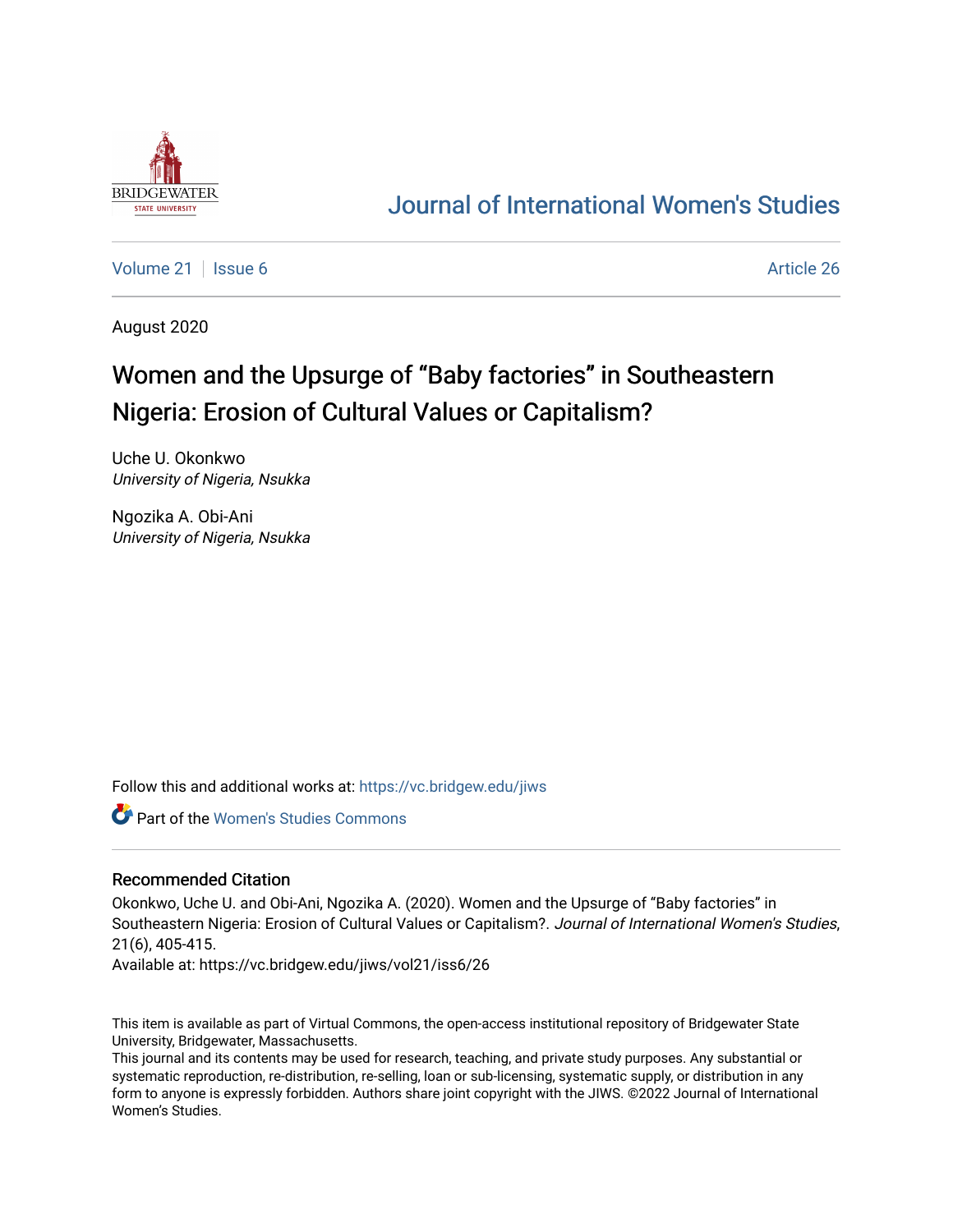Okonkwo and Obi-Ani: Women and the Upsurge of ''Baby factories'' in Nigeria

This journal and its contents may be used for research, teaching and private study purposes. Any substantial or systematic reproduction, re-distribution, re-selling, loan or sub-licensing, systematic supply or distribution in any form to anyone is expressly forbidden. ©2020 Journal of International Women's Studies.

# **Women and the Upsurge of ''Baby factories'' in Southeastern Nigeria: Erosion of Cultural Values or Capitalism?**

By Uche Uwaezuoke Okonkwo<sup>1</sup> and Ngozi Anthonia Obi-Ani<sup>2</sup>

#### **Abstract**

The erection and proliferation of baby factories constitute one of the major injustices directed at women especially teenage girls in southeastern Nigeria. Under this arrangement, women are incarcerated for the purpose of procreation alone. A litany of scholarly works has been written on this subject, placing the blame for this impunity, in Nigeria on the capitalist system. This paper insists that beyond capitalism, there is a need to interrogate the cultural erosion of values mostly responsible for this scourge. To achieve this, newspapers, interviews, archival materials and other extant secondary sources have been used for data collection, analysis and for the interpretation of results. The paper employs the qualitative method of analysis.

*Keywords:* Baby factories, cultural erosion, capitalism, women, teenage girls, Nigerian women, Nigeria

### **Introduction**

A baby factory is an arrangement whereby unmarried pregnant teenagers are confined to a particular location until they deliver their babies. Upon delivery, teenage mothers are paid tokens and are discharged while their babies are taken from them and sold at exorbitant prices by the proprietor (Obioma et al, 2015:66-67). This phenomenon has grown significantly from the social perception of conceiving without getting married especially as it concerns many teenage girls in southeastern Nigeria, particularly those belonging to the Igbo speaking ethnic group, which will be the central focus of this paper. The region consists of several states such as Imo, Anambra, Enugu, Abia, and Ebonyi. On a larger scale, the baby factory phenomenon involves the trading of mostly women for the purposes of forced labor, sexual slavery or commercial sex exploitation.

The rising cases of baby factories have been so alarming that available records indicate that in the year 2014, there were about 2,500 teenage girls rescued by the police in southeastern Nigeria (Obioma et al, 2015:66-67). In a detailed study, Huntley (2013) has shown that most teenage girls were brought to baby factories with false promises of jobs or safe abortions. According to her, they are confined and forced to give birth and in most cases are trafficked while still pregnant. In more

<sup>1</sup> Dr. Uche Uwaezuoke Okonkwo holds a PhD degree in History and Strategic Studies from the University of Lagos, Nigeria. He teaches African History, Gender Studies and Sexuality Studies in the Department of History and International Studies, University of Nigeria, Nsukka. His articles numbering over 45 have made debut in reputable journals and books. His forthcoming book is titled *Animal Cruelty: A Social History of Dogs in Nigeria*. Email: [ucheokonkwo2007@yahoo.com.](mailto:ucheokonkwo2007@yahoo.com)

<sup>&</sup>lt;sup>2</sup> Dr. Ngozika Anthonia Obi-Ani possesses a PhD in Social and Political History of the Nnamdi Azikwe University Awka, Nigeria. She lectures in the Department of History and International Studies, University of Nigeria, Nsukka. Her research interest is in the area of Women History, Conflict and Crises Management in Africa. Email: [ngozi.obiani@unn.edu.ng.](mailto:ngozi.obiani@unn.edu.ng)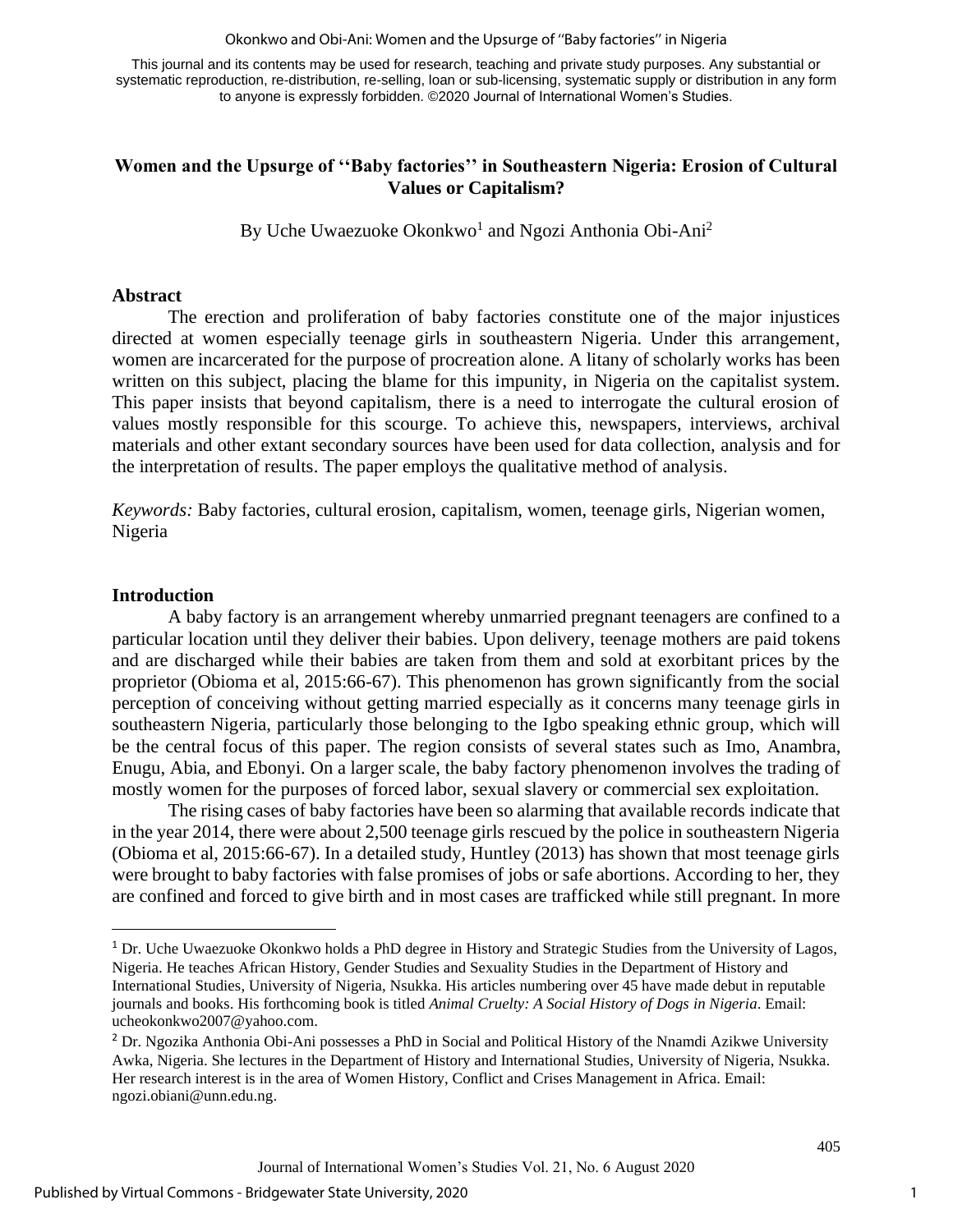alarming cases, they are delivered of their babies, are given tokens, are told to nurse their babies and are impregnated again, repeating a vicious cycle of exploitation.

In lieu of this, 'Baby Factories' can be equated with Portuguese, Arab or American slave plantations where people were kept in perpetual servitudes during the slave trade era. This is because the whole gamut of slavery is hinged on labor, which in the case of baby factories, is reproductive labor. In December 2013, following the arrest of Dr. James Ezuma, the owner of Ezuma Women and Children Rights Protection Initiative, the upsurge of baby factory owners in southeastern Nigeria was made open. According to the report, Ezuma worked with many collaborators whose jobs involved bringing pregnant unmarried girls with the claim of providing antenatal and postnatal services for them. Upon the delivery of their babies, they were given money ranging from N50,000 to about N200, 000 and their babies were taken away from them (Bankong-Obi,2014:16). A former Commissioner of Police in Imo State, Nigeria who investigated the case of Ezuma reveals that the practice is conducted in such a manner that teenage girls are misinformed by a group of syndicates known as 'hunters' which according to him are gifted with sugar-coated words/mouths. Appropriating the vulnerability of the teenage girls, they are converted to baby manufacturing machines (Katsina, 2014:18). With 46% of the Nigerian populace living below poverty lines, baby factory owners seize such an opportunity to perpetuate their deeds (Makinde et al, 2017:100).

The teenage girls in the baby factories during the period and process of giving birth are exposed to methods of harvesting babies debased of ethical gynecological practice; as they are subjected to induced labor and other crude methods of delivery (Katsina, 2014:16). Still on the path of interrogating hostile environments in baby factories, a discovery made by the Police at Ahamaefula Babies Home at Umuaka in Njaba Local Government of Imo State, owned by one ''Madam one thousand'', reveals that teenage girls were kept in very indecent apartments with high perimeter fences that had broken bottles around the top. They were never allowed to go out and were placed in gruesome situations where they received brutal rounds of sex so that they could produce more babies. At the point of the investigation by the police in 2014, twenty-seven teenage girls were found pregnant (Katsina, 2014:19).

Baby factories in southeastern Nigeria are patronized mostly by barren couples, voodooists and cross border traffickers (Agu, 2014:26). This patronage partly explains the affluence of most baby factory owners. For instance, Dr. Ezuma at the point of his arrest in 2013 had several structural projects worth millions of naira nearing completion and fleets of cars such as the Jaguar, two Chrysler cars, a Lincoln Navigator, a Honda jeep, a Nissan Quest, a Pathfinder Sport Utility Vehicle and three other vehicles (Bankong-Obi,2014:16). This affluence is informed by the lucrative nature of this business as babies are sold between N900, 000 to N1million. It was also being operated like poultry business since children could be bought and resold at a startling amount of five million naira depending on the sex of the baby desired by the buyer (Katsina, 2014:21). The societal preference for male children made them even more expensive in the ''Baby Factory'' business.

It was reported in August 2019 that some of the orphanages that operated in Asaba, Okpanam, Warri, Ughelli and Sapele depended on the sale of motherless babies for their survival. Available evidences indicate that three months to one-year-old babies were allegedly sold between N50,000 and N60,000 while toddlers of two years and above were selectively handpicked by the highest bidder at costs between N200,000 to N600,000 (Akenzua,2019:4). There was also another pathetic story of Nma Charity Home at Umumkpee village Isiala Ngwa owned by Mrs. Nma Achuma where girls engaged in selling their babies at N300,000 to N350,000. This was the case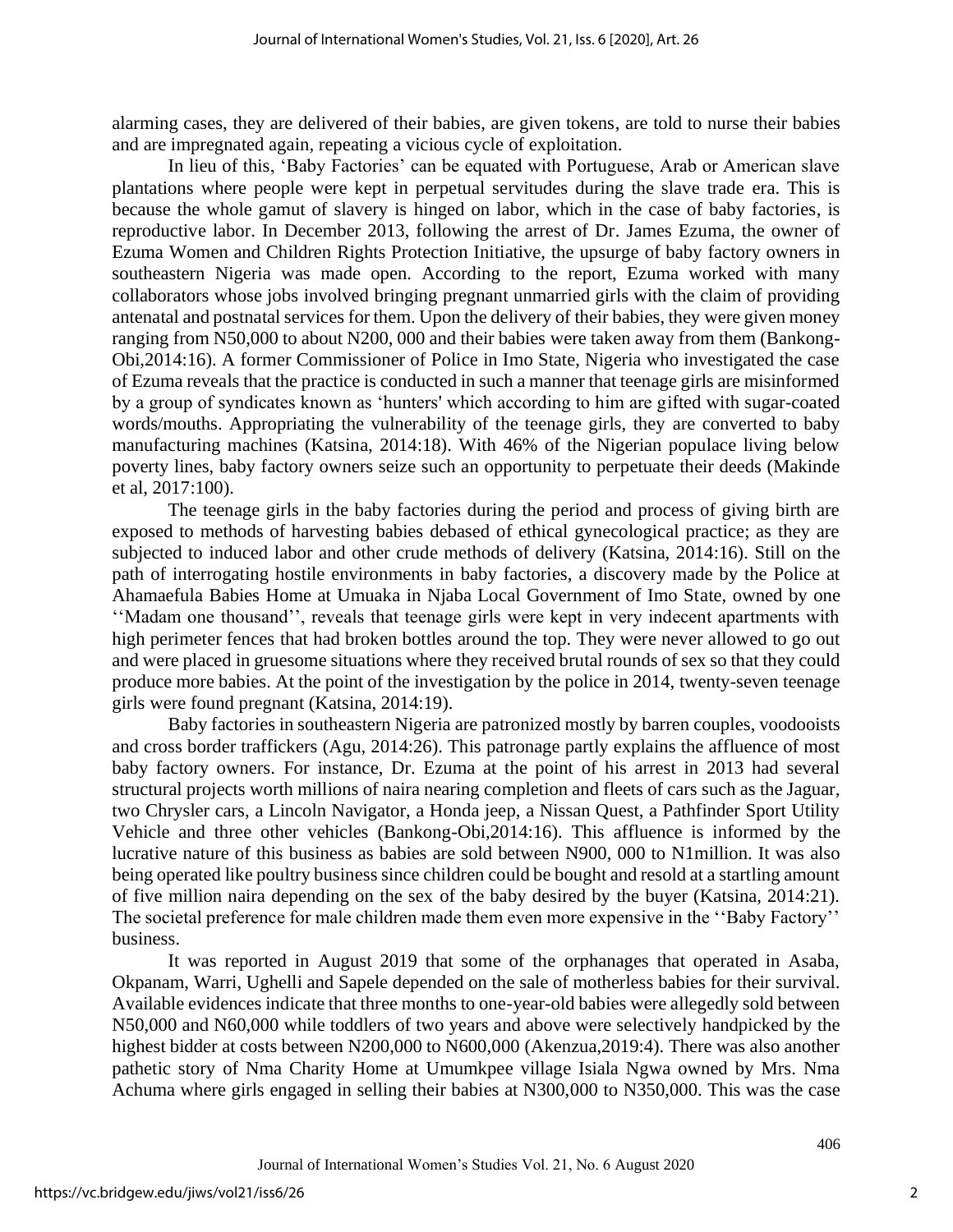of Blessing Sunday of Okwe-Owerre Umueze of Ehime Mbano of Imo State who brought the operation of Nma Charity home to public attention. After giving birth through caesarian section, she was left bleeding and this aroused the anger of the youths in the area (Duruiheoma,2019:35) At this juncture, it becomes important to state that the need to examine the 'Get money quick syndrome' in Nigeria is imperative in this research. As such, there is a need to interrogate the cultural dimension of the emergence of baby factories, of marriage, of childlessness, of adoption and finally of security agents and the law. A close examination of some of these sub-aspects will help to address if cultural erosion or the quest for wealth is responsible for the growth and sustenance of baby factories in southeastern Nigeria.

## **Cultural Dimension to the Emergence of Baby Factories**

The history of child trafficking and kidnapping has been in existence among the Igbospeaking people since precolonial times. A historical excursion to this claim will help illuminate our understanding. Our first point of reference is Olaudah Equiano, an Igbo ex-slave, who was stolen from his village of Isseke around the year of 1754. He later bought his freedom and wrote his *Interesting Narrative* in 1789(Edwards, 1996).

Another reference point to this age-long menace of child trafficking activities in southeastern Nigeria was captured by Pita Nwana in his book *Omenuko*. Omenuko, as recorded by Pita Nwana, sold his apprentices in the early 20th century due to the temporary setback he suffered in his business (Nwana, 1963). The two unique examples illustrated above were associated with the slave trade. Notwithstanding the antiquity of child trafficking among the Igbo, it was not an acceptable norm for child adoption or for the sustenance of family lineage. The Igbo society from the outset had its own yardstick of solving problems surrounding childlessness and infertility. The case of infertility and childlessness among the Igbo was resolved through a method of culturally permissible adultery, by the woman, in cases where the man was impotent. In other situations, the woman helped to find a suitable co-wife for her husband. To support this view, Basden records how Igbo couples resolved the issue of infertility as follows:

If in due course, no children are forthcoming as a result of the union, serious differences arise between husband and wife, each mutually accusing the other of being responsible for this state of affair. Should matters continue so, the wife is at liberty to cohabit with another man in order, if possible, to secure the desired result. Should any children be born in this way, they are recognized as the property of the husband, just as if he were the actual father (Basden, 2006:64)

In addendum to the point raised above, Ifemesia has this to say:

If later, in the course of wedlock, it was unfortunately discovered that the wife was sterile or the husband was impotent, or any other physiological complications arose, strains and stresses could develop in the marriage; but generally, the problem was contained as much as possible within the family. In the case of the woman, after a respectable period had elapsed since the marriage began; the man might take a second wife. Sometimes it was the first wife herself who took the initiative in procuring a second wife for her husband, in accordance with the people's humane view of life, the family must not lack human beings. As for the man, in intractable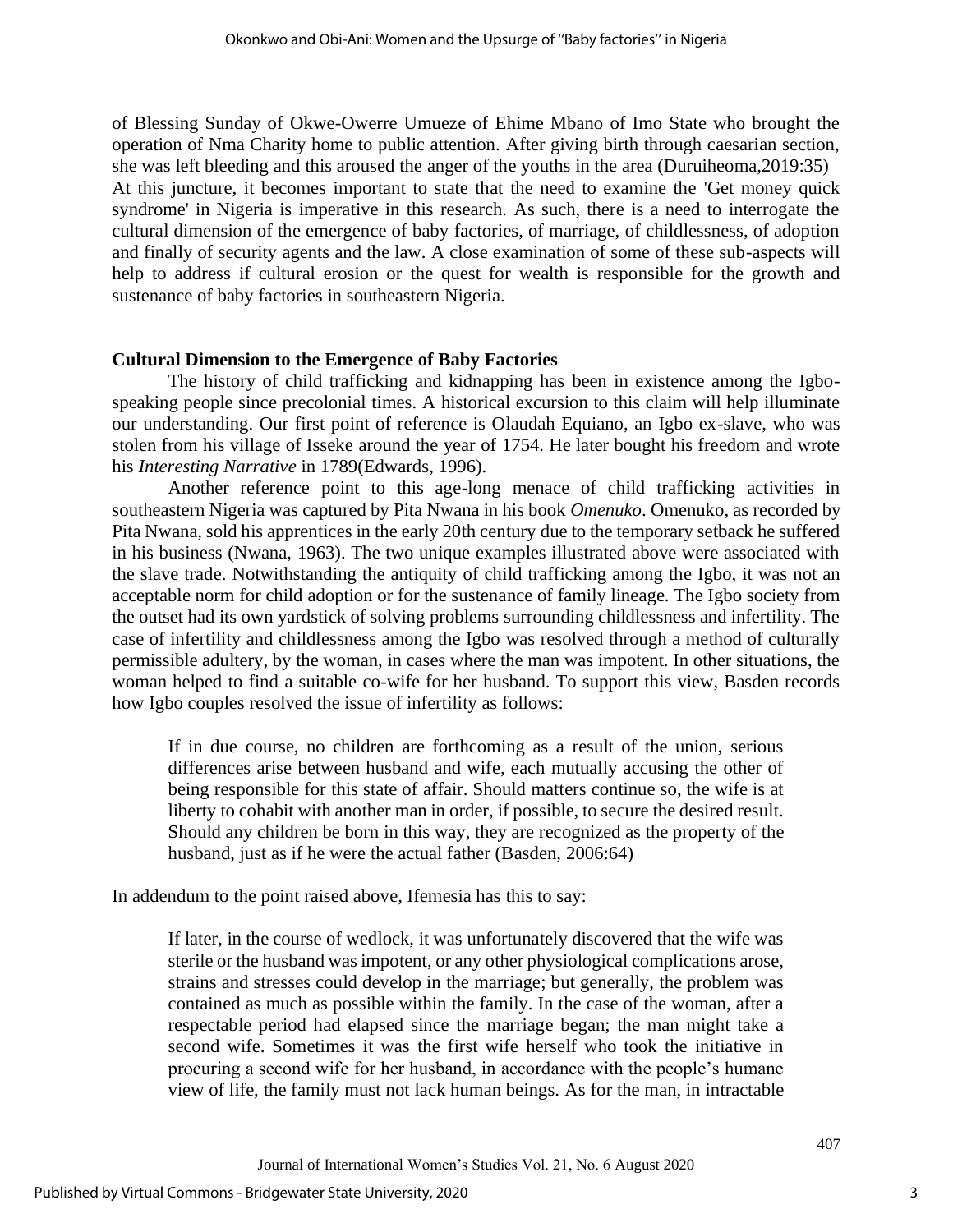situations, his impotence could eventually lead to divorce. But quite often, arrangements would be made by his parents (or, in their absence, by other responsible members of the lineage) to provide the woman with a robust, reliable and reputable friend outside her own husband patrilineages. And reliable and the whole affair would be conducted with much decency and privacy that the man's self-esteem was carefully preserved. Any children issuing from such proceedings, of course, belong to the family and did not any local or legal disabilities (Ifemesia, 1979:61).

The above assertions depict, in the main, how precolonial Igbo society devised its own method of addressing infertility and childlessness. Unfortunately, society has evolved in an entirely different dimension that childlessness is no longer handled in the traditional way. This is obvious with the emergence of baby factories in Nigeria, which according to UNESCO records in 2006, may not be disconnected to the cultural definition of child ownership along biological or hereditary lines (Editorial, 2016:4).

To this end, the claim that the rush to make quick money may have lured people into the ''baby factory'' business may not be entirely false. However, the Igbo society has a way of distinguishing between the wealthy (Ogaranya) and the noble (Dimkpa). Indeed, the societal measurement of values may have derailed but the greatest obstacle militating against the incessant child theft and the operation of the baby factory is the cultural erosion of values. To fully explore this, there is the need to revisit the contemporary measurement of Igbo values. A popular Igbo saying has it that *Aku ruo ulo okwu ebe osiri bia* (When wealth gets home, it will say where it came from). While kidnappers, fraudsters and other categories of ill-gotten wealth may have considerable influences on contemporary Igbo society due to hunger in the land, their influences do not last long. The Otokoto uprising in Owerri in the year 1996 is a reference point. The masses rose in protest of a boy, Ikechukwu Okonkwo, who was beheaded by the alleged ritual class in Owerri. The destruction of properties owned by the rich in Owerri became a deterrent for all those in that category who eventually fled the town (Odomene, 2011:335).

Again, it has been argued that the cultural set up of the Igbo people was altered after their civil war experiences (Isichei, 1979:253, Obi-Ani 2017:205). Many vices that were hitherto unknown became rife. An informant lamented that, "before the war, we don't know what theft is, armed robbery but pilferers and not stealing with guns." He further opined that most Igbo cultural values were dropped and desecrated (Chief Itanyi, personal communication; 2016). This further confirmed the opinion of Brown Enyi who mentioned that, "What was in existence was simply robbery of which weapons included knives, machetes, bows, arrows and clubs. In short, robbery incidents were few and isolated and therefore did not constitute a problem requiring special intervention measures as was with the case in post-war Igboland" (Odoh,1999:88). The war brought robbery to an unprecedented level never witnessed before. This was because cessation of hostility saw many ex-Biafran soldiers throw away their guns. They were not properly demobilized. These guns were later recovered in the forests and sold out to people after the war (Odoh,1999:88). This accounts for the beginning of the proliferation of small arms in Igboland. Stealing and armed robbery destroyed family cohesion as families stole from one another to survive especially land and cash crops which generated strife and quarrels among kinsmen. To win these wars, some resorted to voodoo to eliminate established and potential rivals. As Isichei aptly observes, "Sensitive observers sometimes detect a change in the caliber of Igbo life: A greater materialism, a greater cynicism, a greater hedonism" (Isichei,1979:253). As the Igbo were not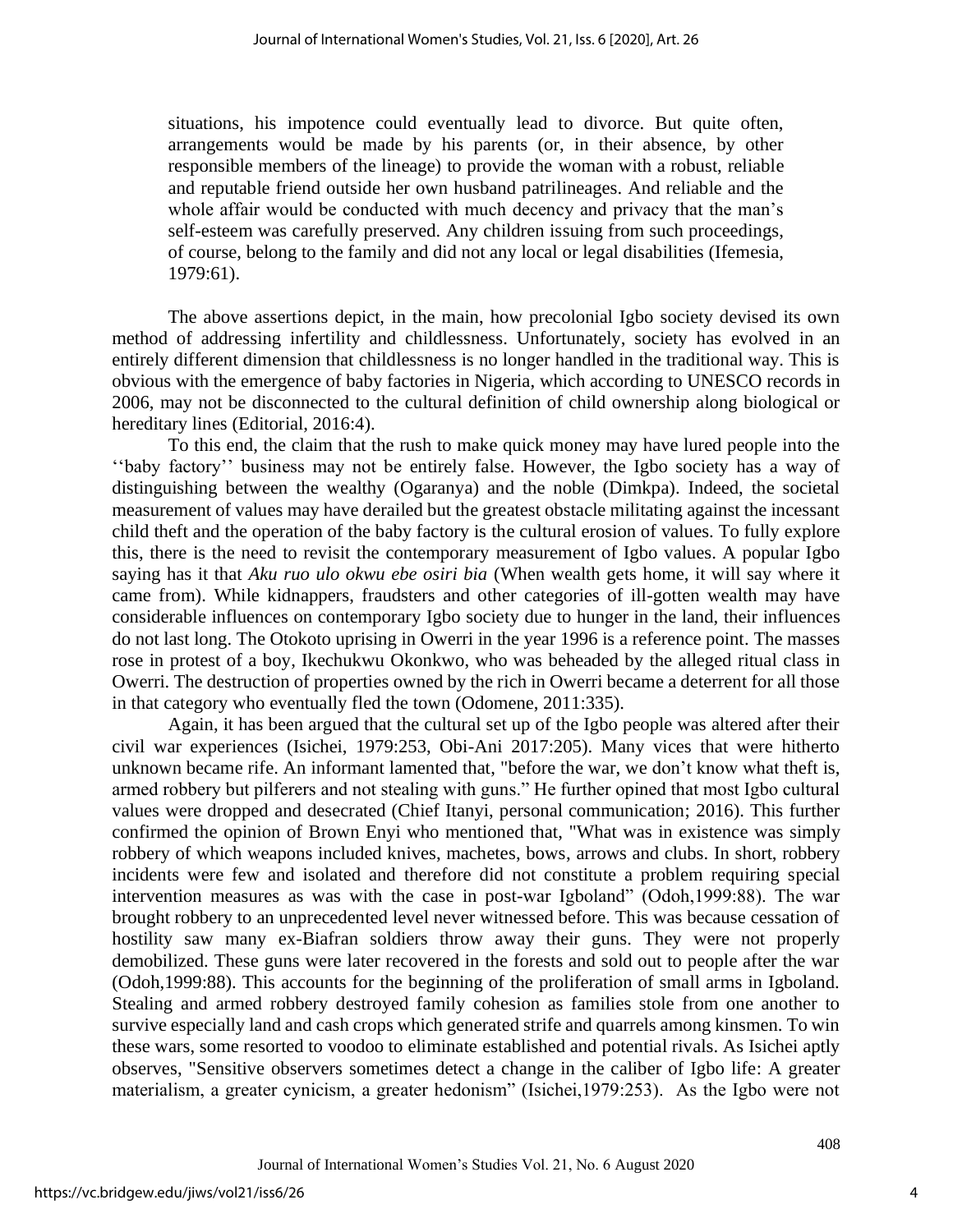adequately rehabilitated after the war by the victorious federal government, devious people engaged in nefarious activities and their economic subjugation induced a feverish hunger for materialism. Thus, the baby factory business found a home there.

#### **Marriage, Childlessness and Adoption**

The outcomes of successful marriages in southeastern Nigeria are measured by the number of children born into a particular marriage. Among the Igbo, daughters could stay at home and give birth in their father's house in order to sustain the family lineage. This is referred to as *Idegbe*, a system whereby a daughter can stay back without getting married to conceive and bear children that will answer her father's name in situations where her own father does not have a male child.

Another way of checkmating childlessness in a marriage can be found in female-to-female marriage (Amadiume, 1987:). Under this arrangement, a woman can marry a fellow woman as a wife and allow her to mingle with men of her choice for the purpose of procreation. Some of the aforementioned practices are gradually fading away. Many external factors such as Christianity and Western education have also affected people's ideas and concepts of family. As Ojedokun and Atoi (2016) record, childless couples are mostly ridiculed and stigmatized by their husbands' extended families and members of their immediate communities. To avoid the stigma of childlessness, many couples go the extra mile to purchase babies.

Still on family considerations, as a factor responsible for the patronage of 'baby factories,' unmarried young girls who through premarital sex got pregnant explore the option of the baby factory as a way to tackle the shame they bring to their respective families (Owolabi,2017:269). As a result of this development, orphanages no longer have enough babies for adoption and the pregnant teenage girls explore the option of economic gains by selling off their own babies (Obioma et al,2015:68). Tactics adopted by women seeking to buy babies from baby factories have been revealed. Some fake their pregnancies by consuming drugs that will protrude their stomachs after which they will buy newly born babies to cover up their heinous deeds and justify that they are the biological owners of these children (Obioma et al, 2015).

In recent times, another method called cryptic pregnancy has emerged. The owners of cryptic pregnancy centers give drugs to childless couples and instruct them to have intercourse consistently for a month. As months pass by, the women gain weight especially around the waist to the hip areas. This particular pregnancy cannot be detected by any scanning machine. The baby and its growth are monitored by the person who administered the drug. Women questioned about this phenomenon claim that the baby stays outside the womb while their buttocks increase instead. Some of these women carry their baby/babies for a year or more. For couples who are not financially buoyant, the woman can carry the baby until the entire payment ranging from a million plus (1-1.2 million naira per baby to 2 million naira for twins, equivalent of \$2,759-\$5,518) is paid. This is because the birth of such babies is exorbitant especially twins (personal observation and interactions of the authors). In order to give legitimacy that they actually gave birth naturally without stomach protrusion, these women claim that they give birth to their babies in the presence of a relative; however, the whole hog seems like the more you look, the less you see. The grey area in the entire birth factor is that none of those women have been able to breastfeed their babies. The illusion is that they "naturally" gave birth but cannot naturally produce breast milk.

A quick look at what is cryptic pregnancy reveals that, "a cryptic pregnancy, also called a stealth pregnancy, is a pregnancy that conventional medical testing methods may fail to detect" (Watson,2019). Cryptic pregnancies are not common, but they are not unheard of either. Medical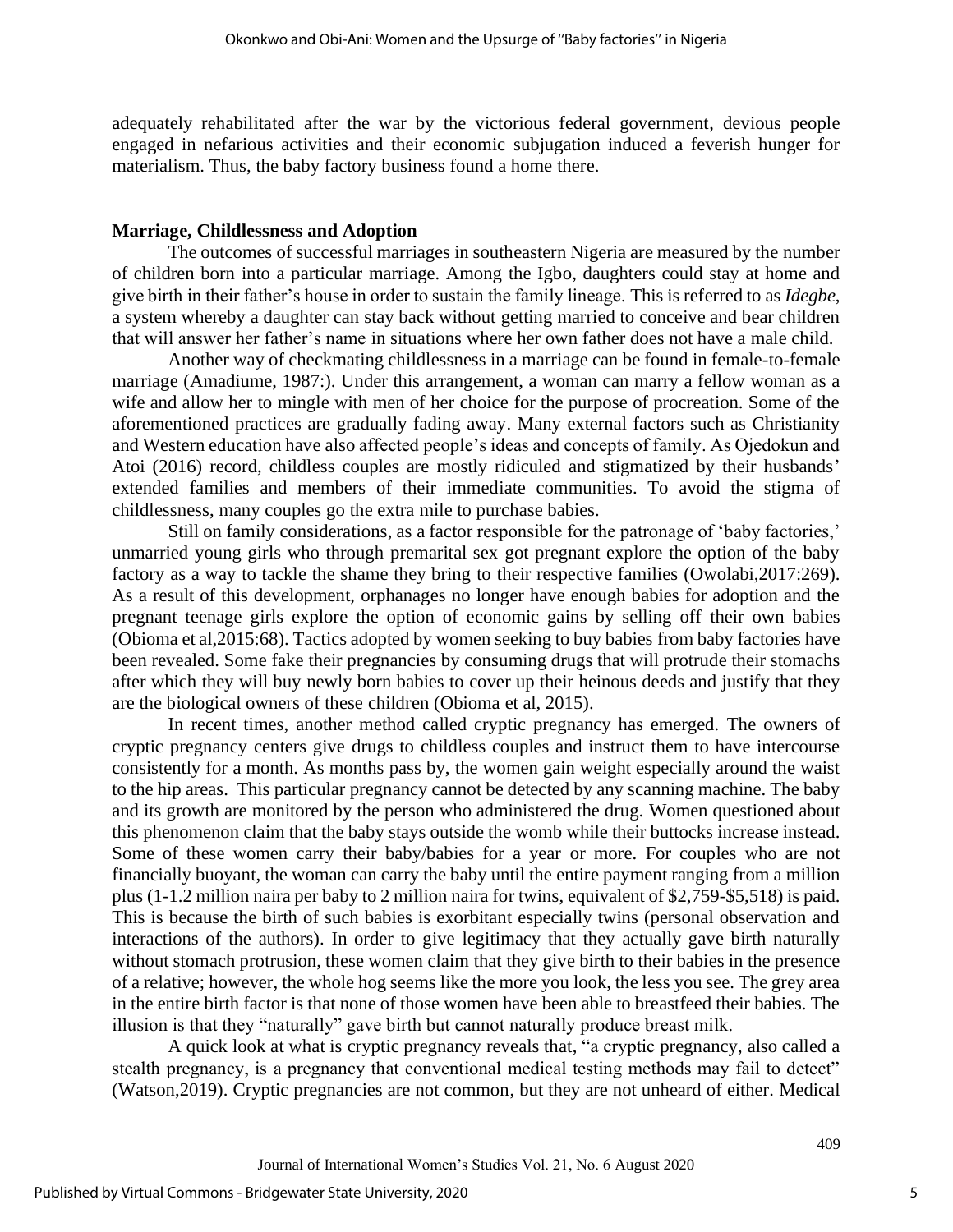evidence suggests that women might not be aware of their pregnancies in up to 1 out of 475 cases (Watson,2019). If such pregnancies are a rarity, one wonders about the preponderance of this among many women in the former southeastern part of Nigeria. Some writers believe that since owners of the baby factory are nabbed daily by security agents, these dubious businessmen and women have devised a new method of deceiving the government as well as desperate couples. It has been argued among women, whom the writers have interacted with, that the administrators of the "cryptic" pregnancy drugs also engage in baby factory business. The desperate couples with their money will be in wait until any of these teenage pregnant girls are due; after which they will secure the newborn child and come home to claim that the buyer naturally gave birth. These births are done in certain designated cities like Port Harcourt, Aba, and in recent times, Enugu.

However, the economic dimension of the "Baby Factory" business is that forces of capitalism driven by the logic of demand and supply play a significant role in providing both the babies and the buyers (Okoli,2014:81). In addition to the issue of cultural erosion of values, there are other issues to be considered. The Igbo as a people oppose any form of child ownership outside the natural form of conception and delivery and various Igbo idioms seem to justify this belief. For example, *uzu akpu nwa* – A blacksmith cannot create a child, *Chinenyenwa*-God gives children or *Nwa bu onyinye Chukwu*-Children are gifts from God (Ele, 2016:15, Ifemesia, 1979:61).

Thus, among the several cases leading to the emergence of the baby factory business is infertility. A report from Dr. Odidika Umeora, the Head of Obstetrics and Gynecology, at the Federal Teaching Hospital Abakaliki has this to say:

This last year (2013), we got 493. Apart from the four months strike and other breaks, last year, I do not think, as a department, we saw less than 500 cases of infertility. Just 500 is on the low side. There is no day I go to the clinic that I don't have a minimum of four, five or six cases of infertility. So, if you take four and we run five clinics per week that is 20 cases. You are talking about 80 in a month. And that is more than 1,000 in a year, I think that is more like it (Umeora, 2014:27)

In any case, this is worrisome as many married couples in southeastern Nigeria have fertility problems and as such, are incapable of bearing their own biological children. A specialist at the Federal Medical Centre Umuahia reveals that since smoking is rampant and with the increase in chronic alcoholism, potential threats to infertility are on the rise. His advice is that women should avoid a lifestyle that can lead to glymetia and gonorrhea, diseases that are capable of causing a tubal blockage (Agu, 2014:25).

During the colonial period, people from the old Eastern Nigeria, who had the issue of childlessness opted for adoption. Available records from the National Calabar Archives are replete with such cases. For example, on 6 November 1917, Charles E. Johnson of Beecroft Street Calabar allowed her daughter (with her consent) to be adopted by Mrs. Sarah Kinson. Mr. Effiong Efion and Asa Mbe (the wife) allowed Mrs. Christiana R. Moses to adopt their daughter Harriet Effiong and Mr. J. Otobo together with his wife Jennie allowed their daughter Mary Otobo to be adopted by Mrs. Sarah Kinson. The conditions are that those who intend to adopt children should be able to educate, cloth, feed and shelter their adopted children and would always allow their biological parents to see them from time to time (National Archives Calabar, NAC, CADIST 3/1/34). The case of adoption in southeastern Nigeria is perceived with misgivings by many who feel it is culturally abominable and generally an aberration (Obioma et al, 2015:64). The aforementioned factor is responsible for the persistent patronage to the owners of "Baby Factories."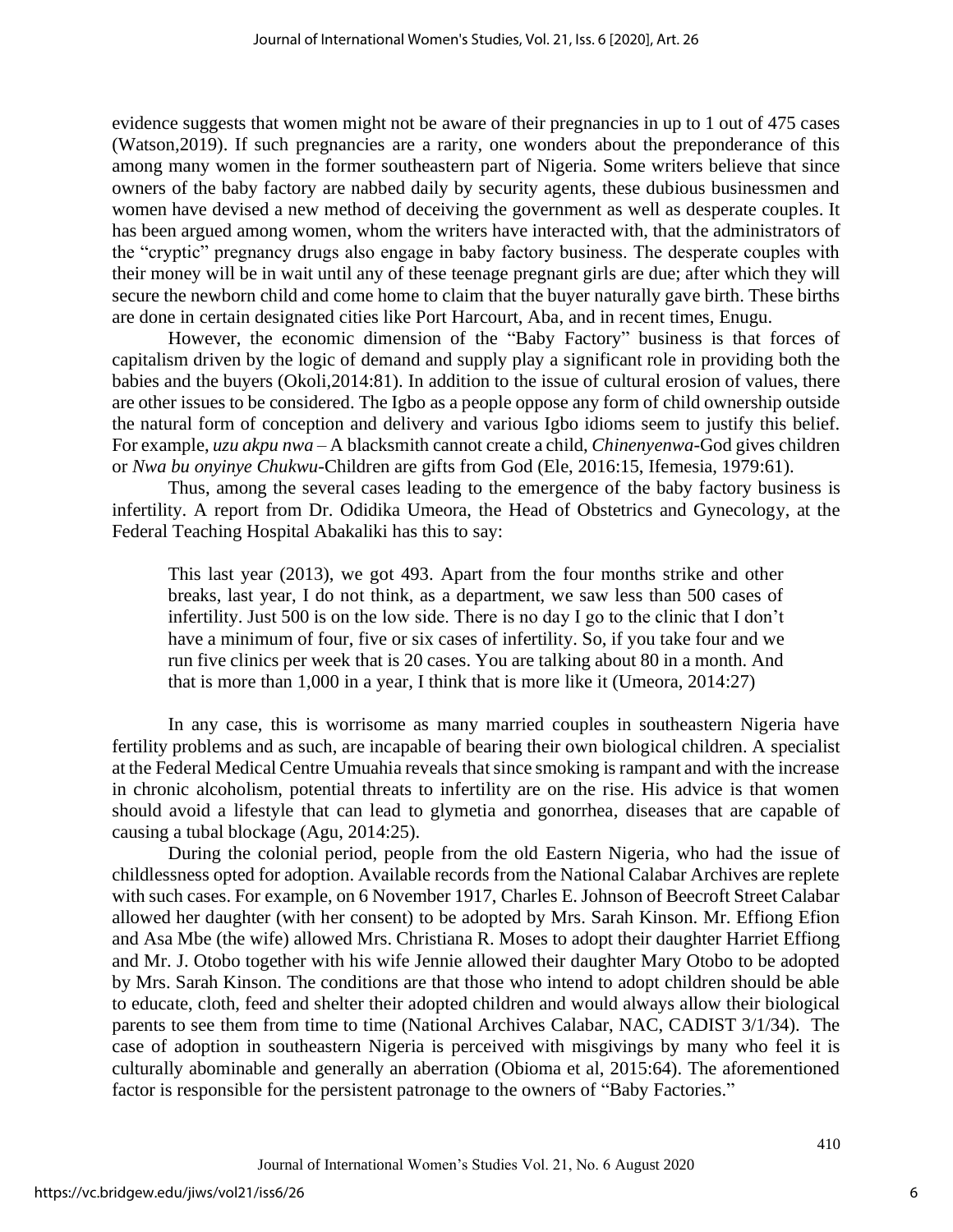#### **Baby Factories, Security Agents and the Law**

The case of "Baby Factories" in Nigeria suggests that the claim that corruption is visible in every nook and cranny of the Nigerian State may not be spurious as there appears to be a duplication of functions amongst various Nigerian security agents such as the Police Force, the Nigerian Security and Civil Defence Corps (NSCDC), the National Agency for the Prohibition in Trafficking Persons (NAPTIP) and the Department of State Security (DSS).

The National Assembly in 2003 enacted the Act of Child Rights with the backing of agencies such as the Federal Ministry of Women Affairs, the Federal Ministry of Labour, Employment and Productivity and the National Agency for Prohibition of Traffic in Persons placed in charge (Owolabi, 2017:271). These were established by the Federal Government of Nigeria to coordinate the laws on trafficking of persons and other related offenses in order to enhance the effectiveness of the law enforcement agents that suppress the trafficking of people.

There is exactly nothing wrong with having a joint task force to prosecute child and human trafficking; however, there is everything wrong with its *modus operandi* especially the legal framework that tackles this menace. According to the conditions of service of the NSCDC, as of July 2007 chapter six, the functions of NSCDS include:

'They are empowered to arrest, gather intelligence, information and investigate criminal and civil cases before handing over to the police'' (NSCDS, Conditions of Service, 2007:65)

The point is that although they are empowered by law to investigate, they are not allowed to prosecute. Available records also show that the National Agency for the Prohibition of Traffic in Persons (NAPTIP) has incurred public angst over leniency with child traffickers such as Dr. James Ezuma and Hyacinth Orikara who were arrested and were later released to continue their trade (FG Needs to Curb the Menace,2014:28). Similarly, the owner of the Uzoma Maternity Clinic in Enugu was arrested on two occasions in 2006 and 2008 but was later granted bail with the case adjourned indefinitely (Nwaka and Odomene,2019:7). More so, there are too many cases of rivalries between security agents over the fate of cases of child theft and purchase in baby factories.

Scholars have called for the improvement of the NAPTIP Act, especially the legal framework and logistics that handle offenders (Alfred et al, 2014 & Owolabi, 2017). The continuous wastage of money in many government ministries such as in the Ministry of Labor and in the Ministry of Women Affairs requires policy restructuring; as the Women Affairs Ministry appears to be a jamboree considering the caliber of persons occupying executive powers in Nigeria. Furthermore, there is little or no meaningful commitment as regards the address of the plights of women and children. Thus, the ministry has continued to grow as an annex of the ruling political party in power. As such, for the baby factory syndrome to be curtailed, many hands need to be on the deck.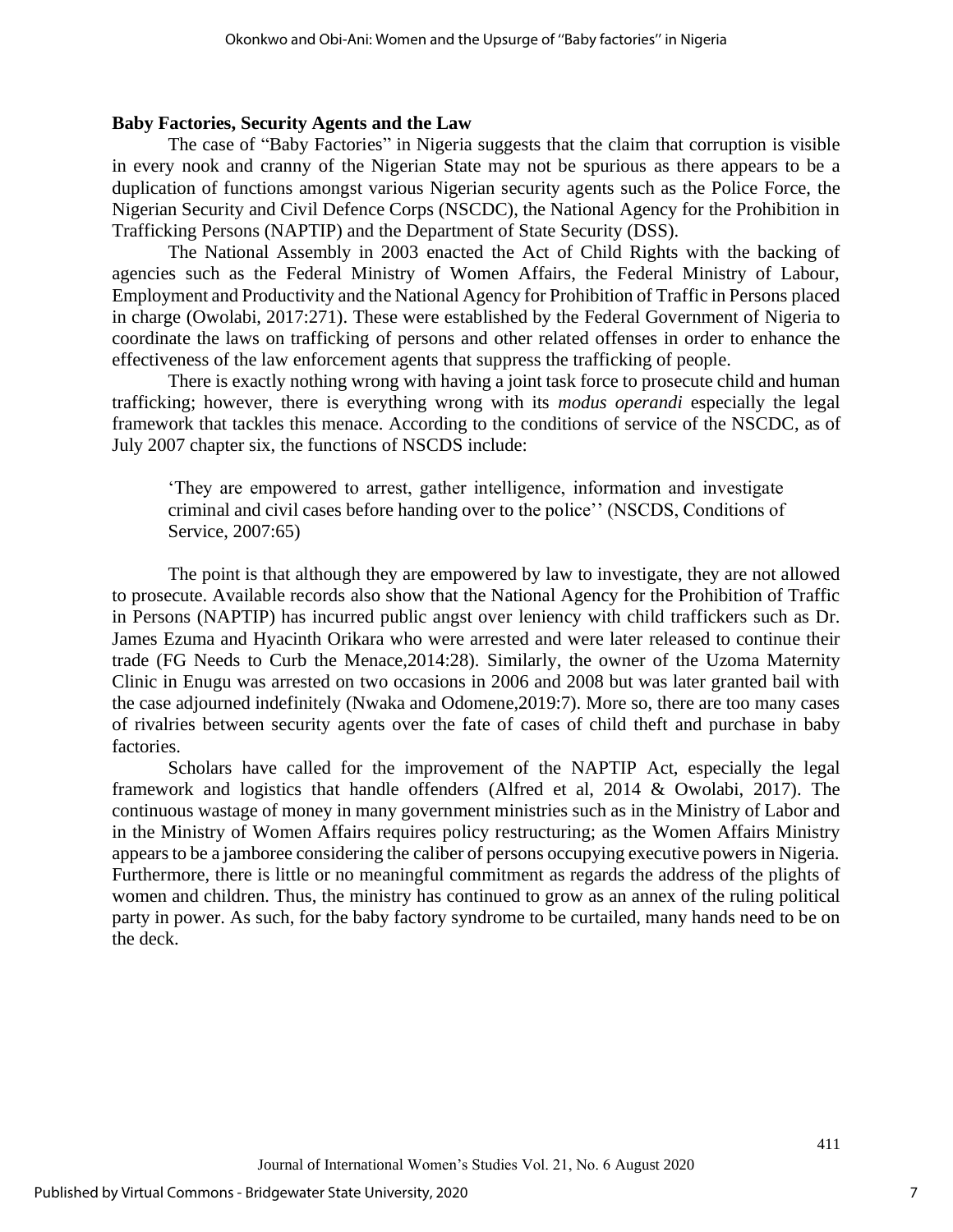| 1999-2003          | 140 cases of baby dumping in southeastern                         |
|--------------------|-------------------------------------------------------------------|
|                    | Nigeria.                                                          |
|                    |                                                                   |
| 2004               | A Baby Factory at Zik Avenue Enugu discovered.                    |
| 2006-2008          | 84 Cases of abandoned babies                                      |
| <b>May 2008</b>    | Police rescued 25 teenage girls in a baby factory                 |
|                    | in Aba.                                                           |
| 2008               | Police discovered Baby factory operating as                       |
|                    | orphanage in Enugu.                                               |
| In March 2009      | 42 pregnant girls discovered in a baby factory in<br>Isiala Ngwa. |
| In June 2011       | Police freed 32 teenage girls from baby factory in                |
|                    | Aba.                                                              |
| October 2011       | 17 pregnant girls were saved from an orphanage                    |
|                    | in Lagos.                                                         |
| 18 May 2013        | A Midwife was caught in Port Harcourt in Rivers                   |
|                    | State for collecting N4.2Million for miracles.                    |
| 19 May 2013        | 17 pregnant girls were rescued from fake                          |
|                    | motherless babies' home in Orlu.                                  |
| 24 May 2013        | A 23-year-old pregnant woman and her husband                      |
|                    | were arrested in Lagos for selling their neighbor's               |
|                    | son for the price of N400,000.                                    |
| May 2013           | Police saved 6 teenage girls from a baby Factory                  |
|                    | in Enugu.                                                         |
| June 2013          | Police freed 16 young women from a clinic in                      |
|                    | Aba.                                                              |
| <b>July 2013</b>   | Police arrested the owner of Moonlight Maternity                  |
|                    | Home in Aba for selling babies from unwanted                      |
|                    | pregnancies.                                                      |
| August & Sept 2013 | Police unveiled two cases of baby boom business                   |
|                    | in Imo State.                                                     |
|                    |                                                                   |
| 2014               | 71 victims were found in baby factories in Aba,                   |
|                    | Akwa Ibom, Anambra, Delta, Enugu, Imo, Ogun,                      |
|                    | Ondo, and Rivers State.                                           |
|                    |                                                                   |
| 2015               | Founder of One Game NGO reported that an                          |
|                    | average of 10 children are being sold daily in                    |
|                    | southeastern Nigeria.                                             |
| March 2017         |                                                                   |
|                    | Child traffickers caught in Owerri.                               |

**Table of Cases of Baby Factories in Nigeria 2003-2015**

 $\mathsf{I}$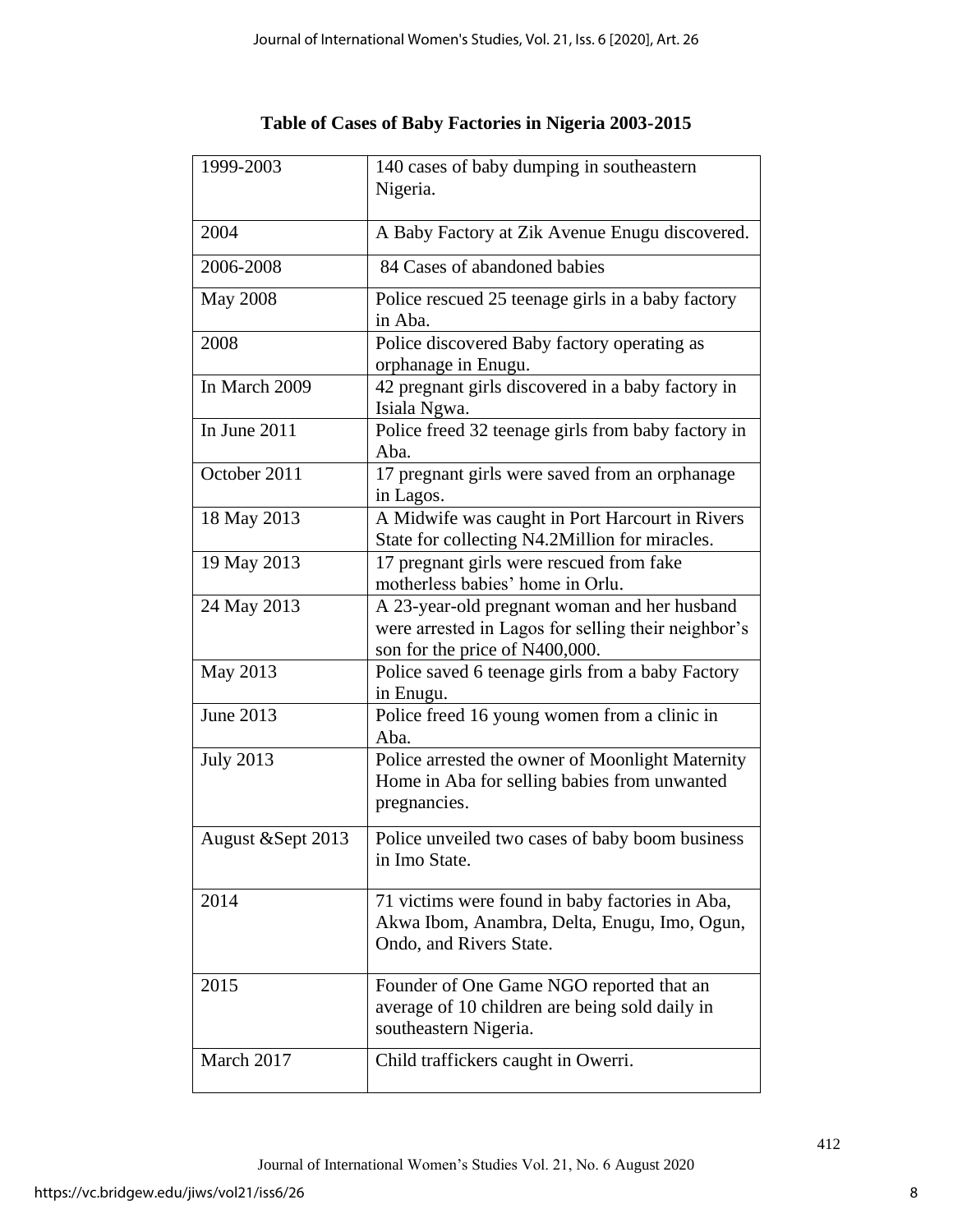| <b>July 2017</b> | Baby factory with pregnant women and boys<br>discovered in Owerri.                                         |
|------------------|------------------------------------------------------------------------------------------------------------|
| January 2019     | Teenage prostitution center discovered in World<br>Bank Housing Estate in Owerri, Southeastern<br>Nigeria. |
| March 2019       | Missing girl (15) years recovered from Baby<br>Factory in Owerri.                                          |

Source: Compiled by the authors from Newspapers, Magazines, and Online publications

# **Conclusion**

Lending a voice to the voiceless is one way for social history to interpret events as registered in the above table. The history of empires and kingdoms has been written but the history of the poor, the oppressed and the less privileged have been relegated to the background; thus, deserves scholarly attention. In addition to expanding the frontiers of knowledge, this paper draws the attention of policy makers and political stakeholders to the need to map out programs that will help alleviate the sufferings of women and teenage girls who pass through many ordeals because of poverty, unwanted pregnancy and human erosion of societal values. Hence, there is a need to intensify the agitation against human trafficking in Nigeria. Apart from a bleak future, teenage girls are exposed to the psychological trauma of sexual exploitation. Therefore, parents are encouraged to be aware of who they give their female daughters to.

Furthermore, government agencies such as the Independent Corrupt Practices Commission (ICPC) must rise to scrutinize budgets and expenditure in the Ministry of Women Affairs, especially funds constantly made available to improve the living conditions of women. Finally, there is a total collapse of the value system and the cultural shack; hence all manners of accepted norms have filtered in. To rectify this aberration, moral education must be restored in schools and religious bodies. Families also must re-echo the moral campaign. Most importantly, sex education must be included as part of the pedagogic outline in Nigerian post-primary schools.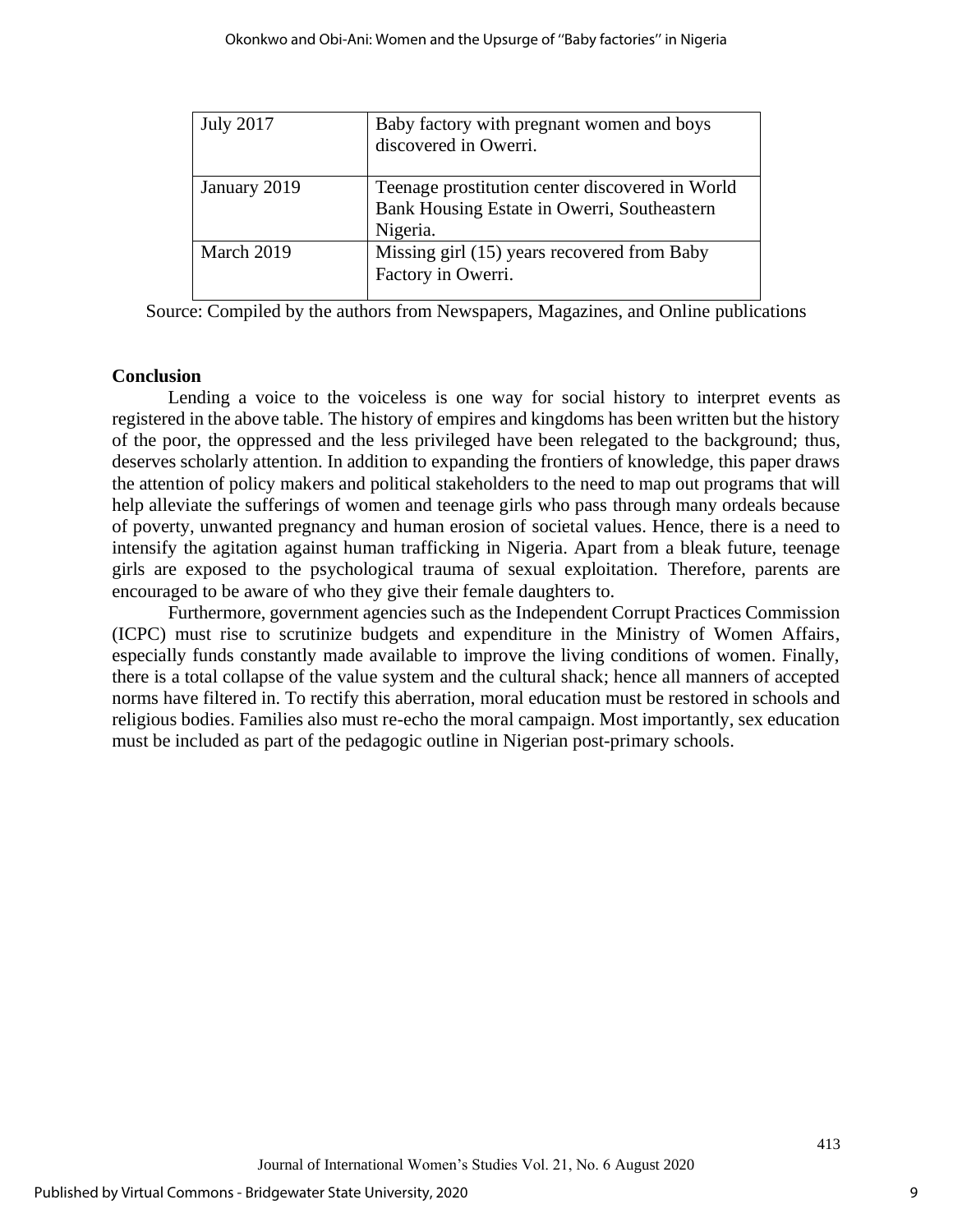# **References**

Agu, F. (2014) "Fertility Challenges Now Higher'' *The NewsVol.42 No.1 January 13.*

- Akenzua, N. (2019) 'Baby-Selling Business Thrives in Delta orphanage Homes'' *Orient Weekend Sunday 11*, August.
- Amadiume, I. (1987), *Male Daughters, Female Husbands: Gender and Sex in an African Society,* London, Zed Books Ltd.
- Alfred, C., Akwara, A.F., and Andeshi, C.A. (2014) ''Dialectics of the Incubation of Baby Factories, In Nigeria'' *International Journal of Peace and Conflict Studies, Vol.2 No.1,* December
- Bankong-Obi, N. (2014) ''The Billionaire Baby Seller'' The News Vol.42 No.1 January 13.
- Basden, G.T(2006) *Among the Ibos of Nigeria*, London, Nonsuch Publishing Ltd (First Published in 1921).
- Duruiheoma, D (2019) '14 Expectant Teens, Four Infants Rescued in Imo Baby Factory, The Nation Newspaper Friday 22 November.
- Editorial (2016) ''Baby Factories in Nigeria: A New and Challenging Sources of Abuse'', *Reproductive Biomedicine Vol.32.*
- Edward, P. (1996) *Equiano Travels*, London, Heinemann.
- Ele, C.O. (2016) ''The proliferation of Baby Factories in Nigeria: An Ethical Perspective'' *Online Journal of Arts, Management and Social Sciences, Vol.1 No.2, December.*
- Eseadi, C. et al (2015) ''Prevalence of Baby Factory in Nigeria: An Emergent Form of Child Abuse, Trafficking, and Molestation of Women'' *International Journal of Interdisciplinary Research Methods, Vol.2 No.1 June.*
- FG Needs to Curb the Menace'' (2014) The News Vol.42 No.1 January 13.
- Huntley, S.S. (2013) ''The Phenomenon of Baby Factories in Nigeria As A New Trend in Human Trafficking'' *ICD Brief 3*, October.
- Ifemesia, C. (1979) *Traditional Humane Living Among the Igbo: An Historical Perspective,* Enugu, Fourth Dimension.
- Isichei, E. (1979) *History of the Igbo People.* London: Macmillan Press Ltd.
- Itanyi, E. C.56years, University teacher, Umuofiagu Ukehe, October 24,2016.
- Katsina, M.M. (2014) ''We are Winning War Against Child Trafficking'' *The News Vol.42 No.1 January.*
- Makinde, O.A et al. (2017) ''Baby Factories in Nigeria: Stating the Discussion Towards A National Prevention'' *Trauma, Violence and Abuse Vol.18.*
- NAC (National Archives Calabar) (1917), ''Adopted Children Charles E. Johnson and Mrs. Sarah Kinson-Nya Usun and Nkoyo Nkpoianike and Richard G. Molokwo Efiom and Mrs. Christiana R. Moses, C.9/20 CADIST 3/1/34.
- Nigeria Security and Civil Defence Corps (2007) Conditions of Service, Federal Republic of Nigeria.
- Nwaka, J.C. and Odomene, A. (2019) ''Baby Factories'': Exploration of Women in Southern Nigeria'' *Dignity:A Journal on Sexual Exploitation and Violence, Vol.4 Issue 2.*
- Nwana, P. (1963) *Omenuko*, Longman.
- Obi-Ani, N.A, (2017) "The Nigerian -Biafran War and the Occupation of Nsukka and Enugu Areas of Biafra, 1967-1979", *PhD thesis submitted to the Department of History and International Studies, Nnamdi Azikiwe University*, Awka, Anambra State, Nigeria.